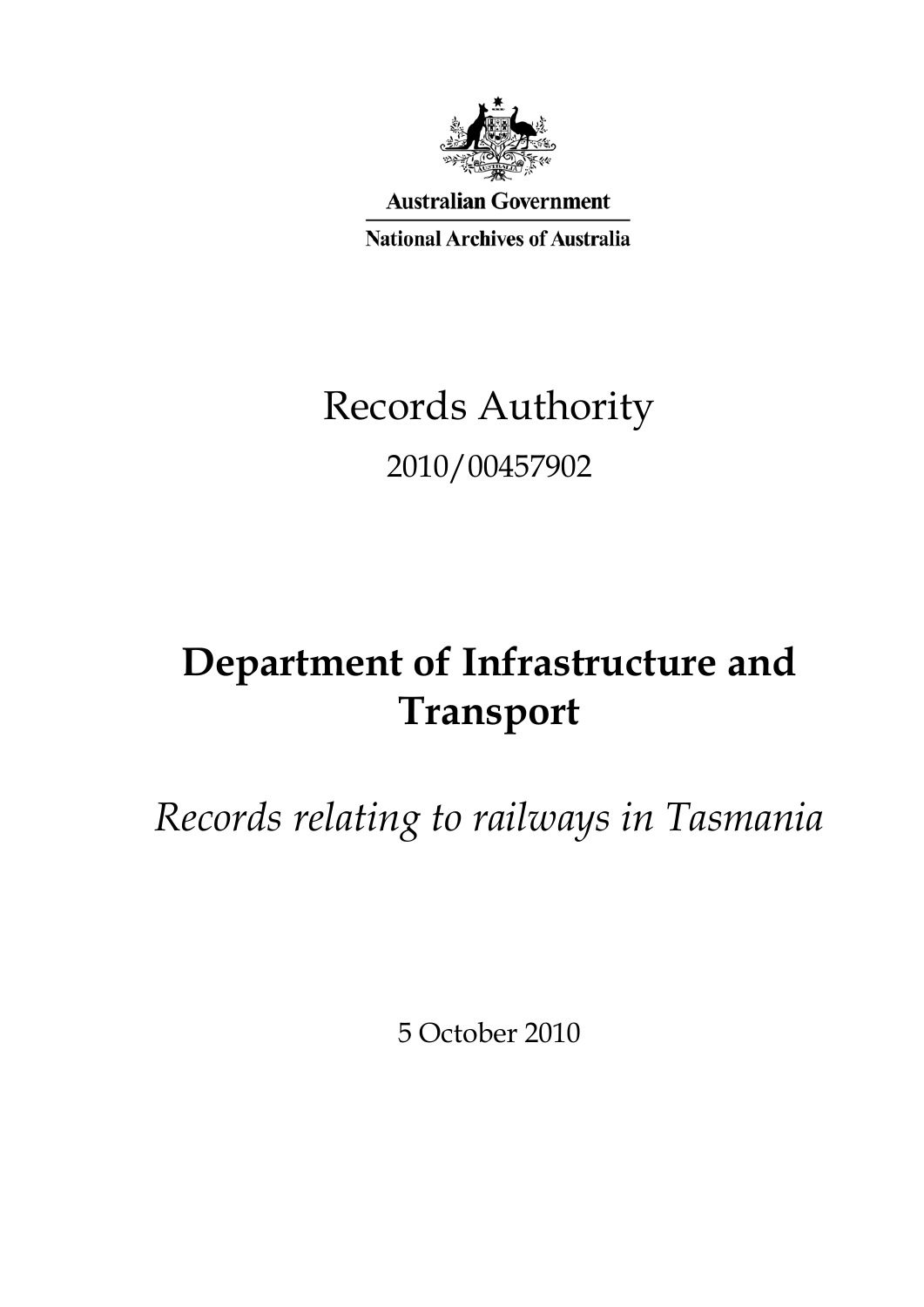#### **CONTENTS**

| <b>INTRODUCTION</b>                                | 3 |
|----------------------------------------------------|---|
| <b>APPLICATION OF THIS AUTHORITY</b>               | 4 |
| <b>CONTACT INFORMATION</b>                         | 4 |
| <b>AUTHORISATION</b>                               | 5 |
| <b>RECORDS</b>                                     | 6 |
| ADMINISTRATION AND OPERATION OF TASMANIAN RAILWAYS |   |

© Commonwealth of Australia 2010

This work is copyright. Apart from any use as permitted under the *Copyright Act 1968,* no part may be reproduced by any process without prior written permission from the National Archives of Australia. Requests and inquiries concerning reproduction and rights should be directed to the Publications Manager, National Archives of Australia, PO Box 7425, Canberra Mail Centre ACT 2610, Australia.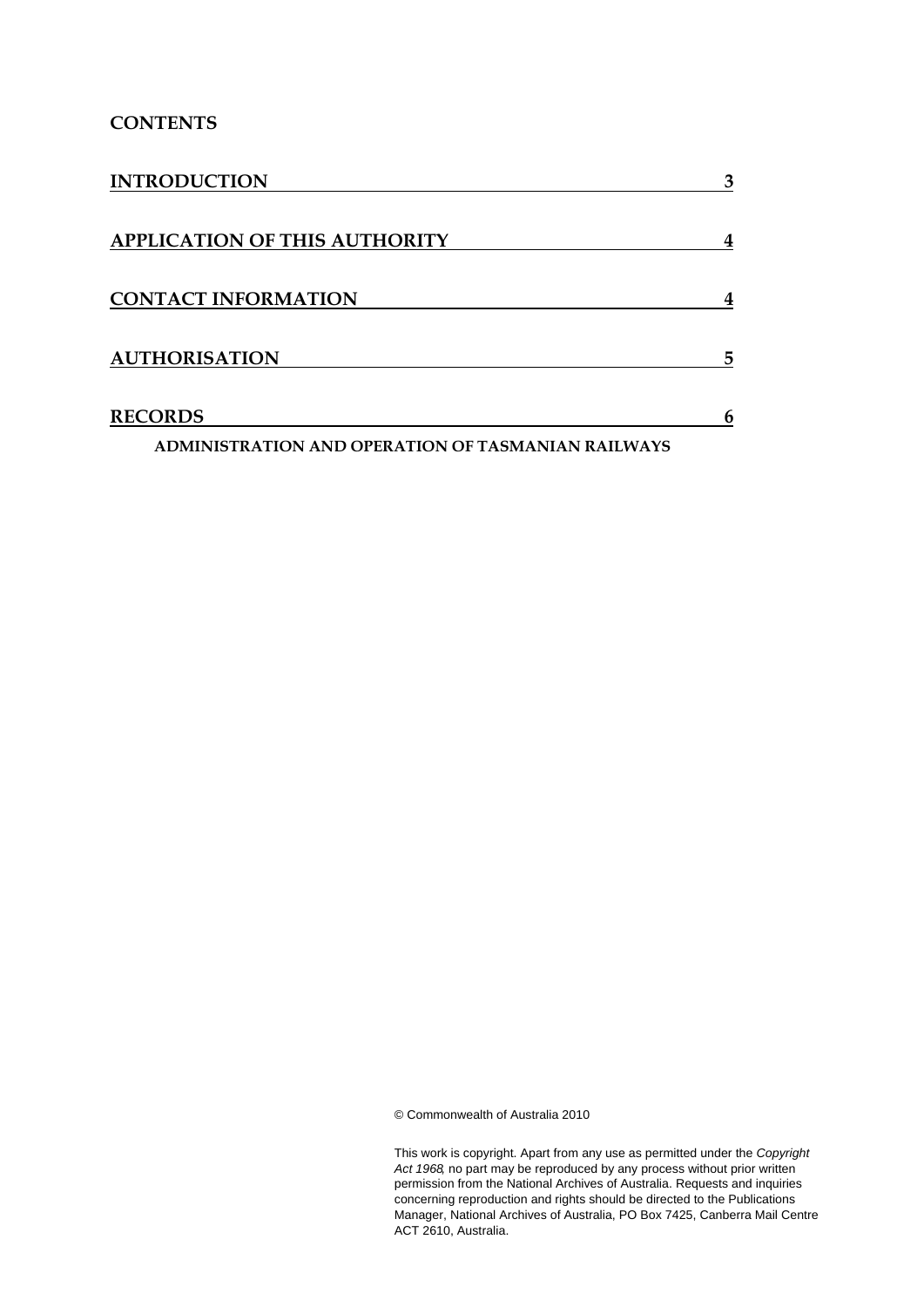#### **INTRODUCTION**

This authority gives the Department of Infrastructure and Transport (the Commonwealth Department) permission under the *Archives Act 1983* to transfer the custody and ownership of records relating to railways in Tasmania to the Government of Tasmania.

 then to Pacific National in 2004. In December 2009 the Government of Tasmania resumed ownership in Tasmania. The Commonwealth Department inherited the records from the Australian National In 1978 the Australian National Railways Commission assumed responsibility for the operational rail network in Tasmania. The operations were sold to the Australian Transport Network in 1997, and of the Tasmanian railways system. The Commonwealth Department, as the controller of a large quantity of Commonwealth records relating to railways in Tasmania, has consented to transfer relevant records to the Government of Tasmania. Most of these records were created by the Tasmanian Government Railways and the Transport Commission, Tasmania before 1978. Other records were created by the Australian National Railways Commission during its period of operation Railways Commission in 1997.

Having no continuing business need for the records, the Commonwealth Department recognised the significance of the records to Tasmania and the benefit that could be obtained by the Tasmanian Government and persons with a special interest in railways in Tasmania from the transfer of the records to the State. The National Archives will arrange the physical transfer of the records to the Tasmanian Archive and Heritage Office.

This authority is issued with the consent of the Secretary of the Department of Infrastructure and Transport.

#### **APPLICATION OF THIS AUTHORITY**

- 1.This Records Authority authorises the transfer of custody and ownership of records relating to railways in Tasmania to the Government of Tasmania, subject to the following conditions.
- $2.$ The records to be transferred must have been identified as suitable for transfer by the Department of Infrastructure and Transport and the National Archives of Australia. The records to be transferred will be identified from time to time in separate schedules agreed between the National Archives and the Commonwealth Department in consultation with the Tasmanian Archive and Heritage Office and the Tasmanian Department of Infrastructure, Energy and Resources (the Tasmanian Department).
- 3.Any of the following types of records inadvertently included in the records physically transferred are to be returned and remain the property of the Commonwealth:
	- Federal Cabinet documents;
	- $\bullet$ •Federal Executive Council documents;
	- •ANRC Personnel records from 1975 on.
- 4. The Commonwealth Department should ensure that the conditions specified below are carried out in agreement with the Tasmanian Archive and Heritage Office and the Tasmanian Department.

#### **Conditions of transfer**

Records transferred under this Authority:

- are to be stored and handled in a manner that will promote their preservation;
- $\bullet$ are to be stored and handled in a manner that will promote continuing fair and equitable access to them by all;
- are to be made available to the public at the age of 30 years, or sooner in accordance with legislative requirements unless there is a demonstrable need for specific exemption for a longer period;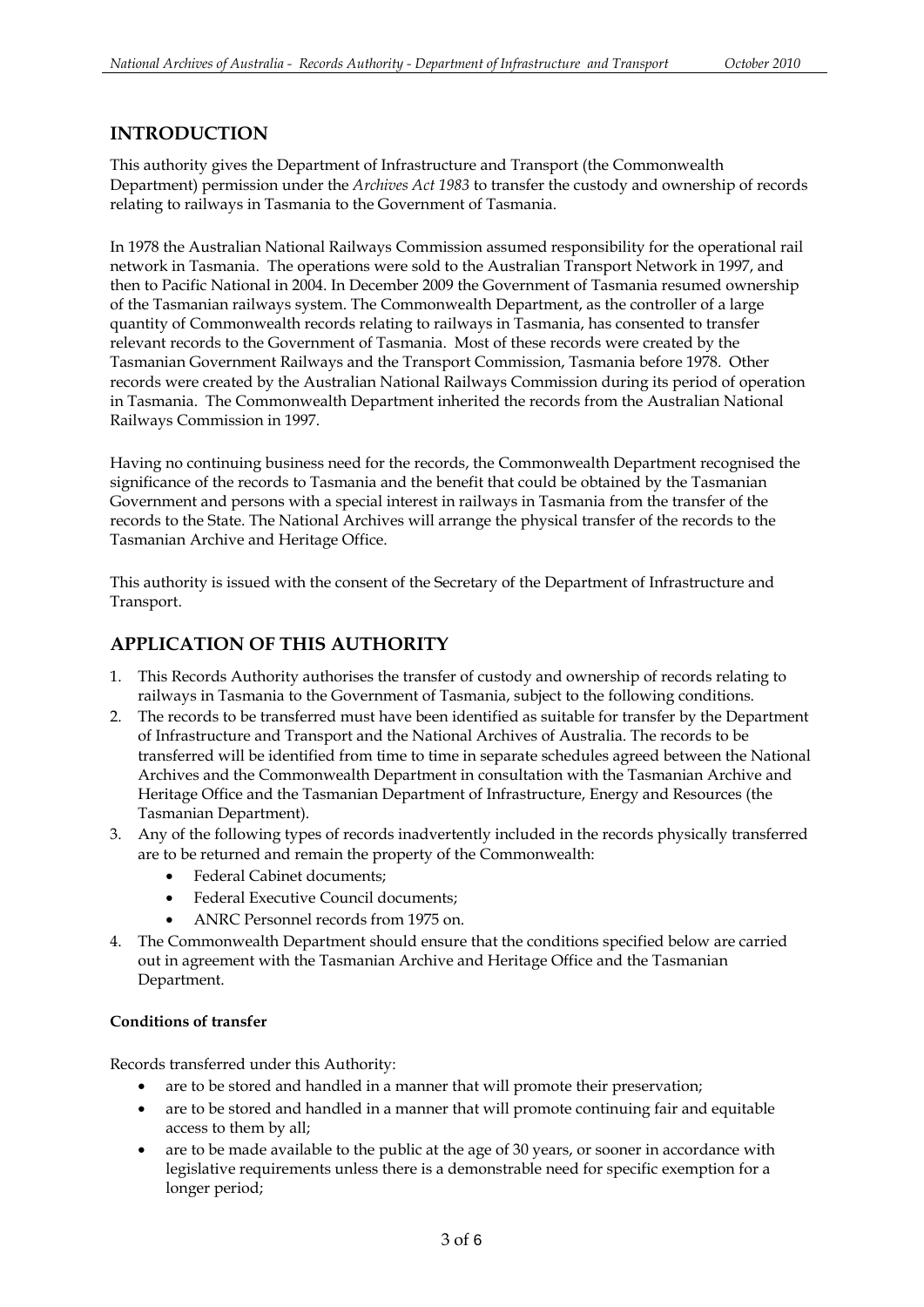- time and for a fee to be determined by the Tasmanian Archive and Heritage Office in • which are under 30 years old, or sooner in accordance with legislative requirements may temporarily be transferred into the custody of the Commonwealth Department for a period of consultation with the Commonwealth Department;
- •which are over 30 years old, or sooner in accordance with legislative requirements may be viewed by the Commonwealth Department on the premises of the Tasmanian Archive and Heritage Office upon terms agreed to between the Commonwealth Department and the Tasmanian Archive and Heritage Office;
- •which are 30 years old, or sooner in accordance with legislative requirements may be copied in lieu of inspection on premises with a fee to be determined by the Tasmanian Archive and Heritage Office in consultation with the Commonwealth Department;
- $\bullet$ are not to be destroyed, altered (except for their ultimate preservation), or otherwise disposed of without the written approval of the Tasmanian Archive and Heritage Office, the Commonwealth Department, the National Archives and the Tasmanian Department.

#### **CONTACT INFORMATION**

For assistance with this authority or for advice on other recordkeeping matters, please contact National Archives Agency Service Centre.

Parkes ACT 2600 Fax: (02) 6212 3989 Queen Victoria Terrace Tel: (02) 6212 3610 Canberra Mail Centre ACT 2610 Website: www.naa.gov.au

PO Box 7425 **Email:** recordkeeping@naa.gov.au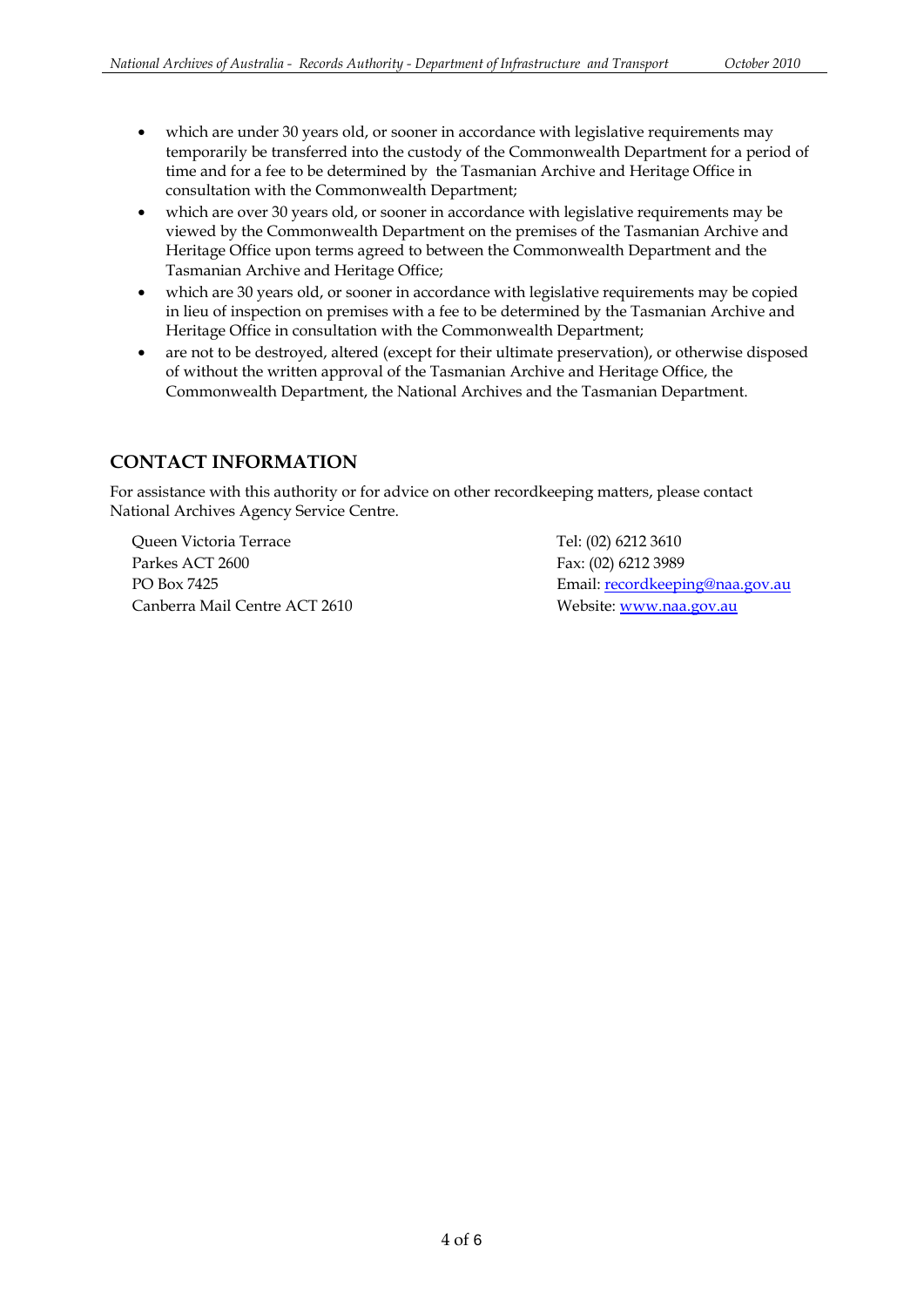### **AUTHORISATION**

2010/00457902

Person to whom notice of The Secretary

authorisation is given: Department of Infrastructure and Transport

**Purpose:** Authorises arrangements for the transfer of custody or ownership of records in accordance with section 24(2)(b) of the Archives Act

Records recorded or formerly controlled by the Australian National Application: Railways Commission relating to the railways in Tasmania.

This authorisation gives permission for the transfer of the records described. The authority will apply only if this action takes place with the consent of the agency responsible for the records.

Authorising Officer **Date of issue:** 

lians.

Ross Gibbs Director-General National Archives of Australia

5 October 2010.